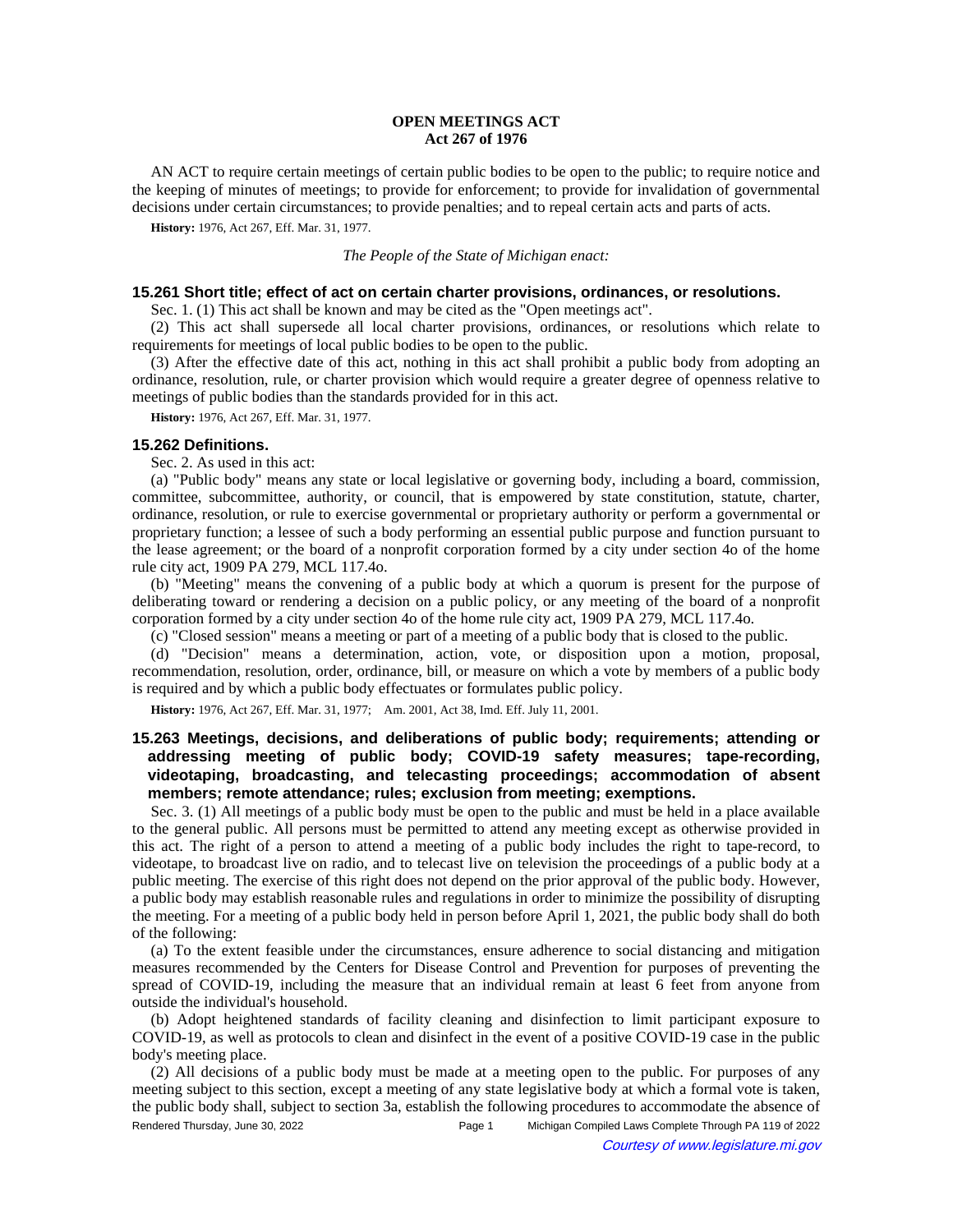any member of the public body due to military duty, a medical condition, or a statewide or local state of emergency or state of disaster declared pursuant to law or charter or local ordinance by the governor or a local official, governing body, or chief administrative officer that would risk the personal health or safety of members of the public or the public body if the meeting were held in person:

(a) Procedures by which the absent member may participate in, and vote on, business before the public body, including, but not limited to, procedures that provide for both of the following:

(*i*) Two-way communication.

(*ii*) For each member of the public body attending the meeting remotely, a public announcement at the outset of the meeting by that member, to be included in the meeting minutes, that the member is in fact attending the meeting remotely. If the member is attending the meeting remotely for a purpose other than for military duty, the member's announcement must further identify specifically the member's physical location by stating the county, city, township, or village and state from which he or she is attending the meeting remotely.

(b) Procedures by which the public is provided notice of the absence of the member and information about how to contact that member sufficiently in advance of a meeting of the public body to provide input on any business that will come before the public body.

(3) All deliberations of a public body constituting a quorum of its members must take place at a meeting open to the public except as provided in this section and sections 7 and 8.

(4) A person must not be required as a condition of attendance at a meeting of a public body to register or otherwise provide his or her name or other information or otherwise to fulfill a condition precedent to attendance.

(5) A person must be permitted to address a meeting of a public body under rules established and recorded by the public body. The legislature or a house of the legislature may provide by rule that the right to address may be limited to prescribed times at hearings and committee meetings only.

(6) A person must not be excluded from a meeting otherwise open to the public except for a breach of the peace actually committed at the meeting.

(7) This act does not apply to the following public bodies, but only when deliberating the merits of a case:

(a) The Michigan compensation appellate commission operating as described in either of the following:

(*i*) Section 274 of the worker's disability compensation act of 1969, 1969 PA 317, MCL 418.274.

(*ii*) Section 34 of the Michigan employment security act, 1936 (Ex Sess) PA 1, 421.34.

(b) The state tenure commission created in section 1 of article VII of 1937 (Ex Sess) PA 4, MCL 38.131, when acting as a board of review from the decision of a controlling board.

(c) The employment relations commission or an arbitrator or arbitration panel created or appointed under 1939 PA 176, MCL 423.1 to 423.30.

(d) The Michigan public service commission created under 1939 PA 3, MCL 460.1 to 460.11.

(8) This act does not apply to an association of insurers created under the insurance code of 1956, 1956 PA 218, MCL 500.100 to 500.8302, or other association or facility formed under that act as a nonprofit organization of insurer members.

(9) This act does not apply to a committee of a public body that adopts a nonpolicymaking resolution of tribute or memorial, if the resolution is not adopted at a meeting.

(10) This act does not apply to a meeting that is a social or chance gathering or conference not designed to avoid this act.

(11) This act does not apply to the Michigan veterans' trust fund board of trustees or a county or district committee created under 1946 (1st Ex Sess) PA 9, MCL 35.602 to 35.610, when the board of trustees or county or district committee is deliberating the merits of an emergent need. A decision of the board of trustees or county or district committee made under this subsection must be reconsidered by the board or committee at its next regular or special meeting consistent with the requirements of this act. "Emergent need" means a situation that the board of trustees, by rules promulgated under the administrative procedures act of 1969, 1969 PA 306, MCL 24.201 to 24.328, determines requires immediate action.

(12) As used in subsection (2):

(a) "Formal vote" means a vote on a bill, amendment, resolution, motion, proposal, recommendation, or any other measure on which a vote by members of a state legislative body is required and by which the state legislative body effectuates or formulates public policy.

(b) "Medical condition" means an illness, injury, disability, or other health-related condition.

History: 1976, Act 267, Eff. Mar. 31, 1977;--Am. 1981, Act 161, Imd. Eff. Nov. 30, 1981;--Am. 1986, Act 269, Imd. Eff. Dec. 19, 1986;-Am. 1988, Act 158, Imd. Eff. June 14, 1988;-Am. 1988, Act 278, Imd. Eff. July 27, 1988;-Am. 2016, Act 504, Eff. Apr. 9, 2017; Am. 2018, Act 485, Eff. Mar. 29, 2019; Am. 2020, Act 228, Imd. Eff. Oct. 16, 2020; Am. 2020, Act 254, Imd. Eff. Dec. 22, 2020.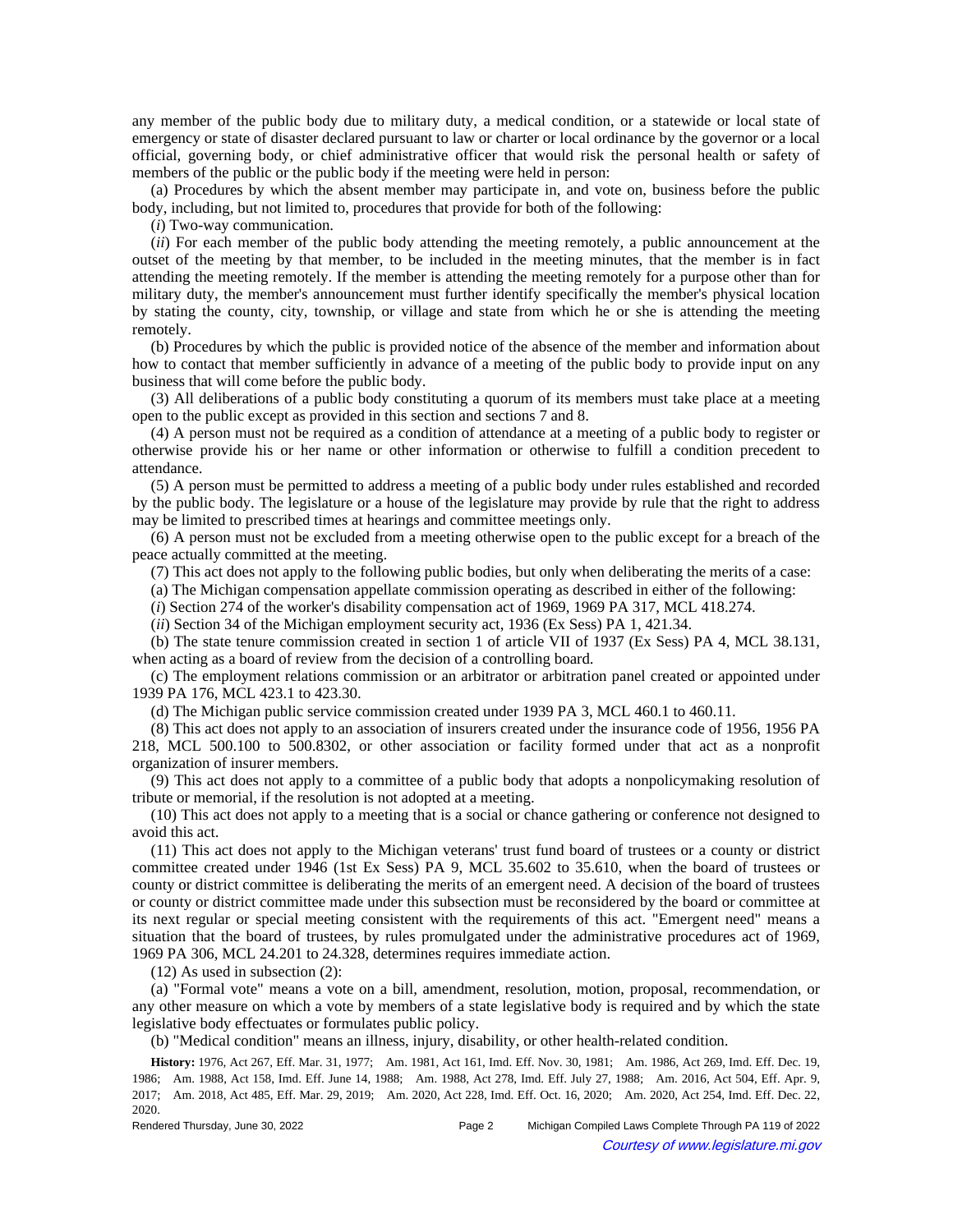**Administrative rules:** R 35.621 of the Michigan Administrative Code.

**15.263a Electronic public meetings; telephonic or video conferencing; "agricultural commodity group" defined; permissibility under certain circumstances; 2-way communication required; advance notice of electronic meetings; availability of agenda; registration requirement prohibited; remote participation limited to military duty or medical condition.**

Sec. 3a. (1) A meeting of a public body held, in whole or in part, electronically by telephonic or video conferencing in compliance with this section and, except as otherwise required in this section, all of the provisions of this act applicable to a nonelectronic meeting, is permitted by this act in the following circumstances:

(a) Before March 31, 2021 and retroactive to March 18, 2020, any circumstances, including, but not limited to, any of the circumstances requiring accommodation of absent members described in section 3(2).

(b) Subject to subdivision (d), on and after March 31, 2021 through December 31, 2021, only those circumstances requiring accommodation of members absent for the reasons described in section 3(2). For the purpose of permitting an electronic meeting due to a local state of emergency or state of disaster, this subdivision applies only as follows:

(*i*) To permit the electronic attendance of a member of the public body who resides in the affected area.

(*ii*) To permit the electronic meeting of a public body that usually holds its meetings in the affected area.

(c) Subject to subdivision (d), after December 31, 2021, only in the circumstances requiring accommodation of members absent due to military duty as described in section 3(2).

(d) On and after March 31, 2021, for a public body that is an agricultural commodity group, any circumstances, including, but not limited to, any of the circumstances requiring accommodation of absent members described in section 3(2). As used in this subdivision, "agricultural commodity group" means any of the following:

(*i*) A committee as that term is defined in section 2 of the agricultural commodities marketing act, 1965 PA 232, MCL 290.652.

(*ii*) The state beef industry commission created in section 3 of the beef industry commission act, 1972 PA 291, MCL 287.603.

(*iii*) The potato industry commission created in section 2 of 1970 PA 29, MCL 290.422.

(*iv*) The Michigan bean commission created in section 3 of 1965 PA 114, MCL 290.553.

(2) A meeting of a public body held electronically under this section must be conducted in a manner that permits 2-way communication so that members of the public body can hear and be heard by other members of the public body, and so that public participants can hear members of the public body and can be heard by members of the public body and other participants during a public comment period. A public body may use technology to facilitate typed public comments during the meeting submitted by members of the public participating in the meeting that may be read to or shared with members of the public body and other participants to satisfy the requirement under this subsection that members of the public be heard by others during the electronic meeting and the requirement under section 3(5) that members of the public be permitted to address the electronic meeting.

(3) Except as otherwise provided in subsection (8), a physical place is not required for an electronic meeting held under this section, and members of a public body and members of the public participating electronically in a meeting held under this section that occurs in a physical place are to be considered present and in attendance at the meeting for all purposes.

(4) If a public body directly or indirectly maintains an official internet presence that includes monthly or more frequent updates of public meeting agendas or minutes, the public body shall, in addition to any other notices that may be required under this act, post advance notice of a meeting held electronically under this section on a portion of the public body's website that is fully accessible to the public. The public notice on the website must be included on either the homepage or on a separate webpage dedicated to public notices for nonregularly scheduled or electronic public meetings that is accessible through a prominent and conspicuous link on the website's homepage that clearly describes its purpose for public notification of nonregularly scheduled or electronic public meetings. Subject to the requirements of this section, any scheduled meeting of a public body may be held as an electronic meeting under this section if a notice consistent with this section is posted at least 18 hours before the meeting begins. Notice of a meeting of a public body held electronically must clearly explain all of the following:

(a) Why the public body is meeting electronically.

(b) How members of the public may participate in the meeting electronically. If a telephone number, internet address, or both are needed to participate, that information must be provided specifically.

Rendered Thursday, June 30, 2022 Page 3 Michigan Compiled Laws Complete Through PA 119 of 2022 Courtesy of www.legislature.mi.gov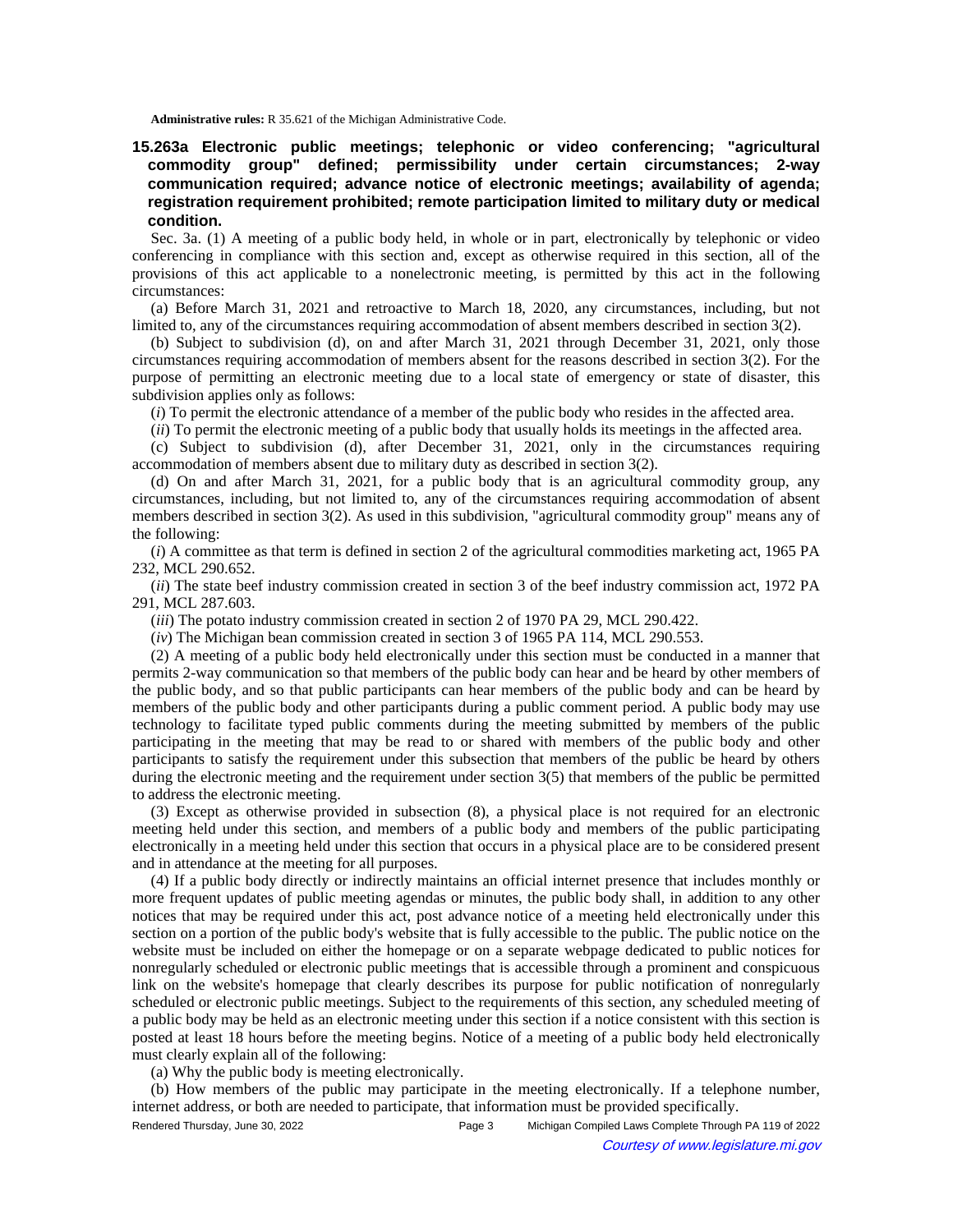(c) How members of the public may contact members of the public body to provide input or ask questions on any business that will come before the public body at the meeting.

(d) How persons with disabilities may participate in the meeting.

(5) Beginning on the effective date of the amendatory act that added this section, if an agenda exists for an electronic meeting held under this section by a public body that directly or indirectly maintains an official internet presence that includes monthly or more frequent updates of public meeting agendas or minutes, the public body shall, on a portion of the website that is fully accessible to the public, make the agenda available to the public at least 2 hours before the electronic meeting begins. This publication of the agenda does not prohibit subsequent amendment of the agenda at the meeting.

(6) A public body shall not, as a condition of participating in an electronic meeting of the public body held under this section, require a person to register or otherwise provide his or her name or other information or otherwise to fulfill a condition precedent to attendance, other than mechanisms established and required by the public body necessary to permit the person to participate in a public comment period of the meeting.

(7) Members of the general public otherwise participating in a meeting of a public body held electronically under this section are to be excluded from participation in a closed session of the public body held electronically during that meeting if the closed session is convened and held in compliance with the requirements of this act applicable to a closed session.

(8) At a meeting held under this section that accommodates members absent due to military duty or a medical condition, only those members absent due to military duty or a medical condition may participate remotely. Any member who is not on military duty or does not have a medical condition must be physically present at the meeting to participate.

History: Add. 2020, Act 228, Imd. Eff. Oct. 16, 2020;—Am. 2020, Act 254, Imd. Eff. Dec. 22, 2020;—Am. 2021, Act 54, Imd. Eff. July 13, 2021.

## **15.264 Public notice of meetings generally; contents; places of posting.**

Sec. 4. The following provisions shall apply with respect to public notice of meetings:

(a) A public notice shall always contain the name of the public body to which the notice applies, its telephone number if one exists, and its address.

(b) A public notice for a public body shall always be posted at its principal office and any other locations considered appropriate by the public body. Cable television may also be utilized for purposes of posting public notice.

(c) If a public body is a part of a state department, part of the legislative or judicial branch of state government, part of an institution of higher education, or part of a political subdivision or school district, a public notice shall also be posted in the respective principal office of the state department, the institution of higher education, clerk of the house of representatives, secretary of the state senate, clerk of the supreme court, or political subdivision or school district.

(d) If a public body does not have a principal office, the required public notice for a local public body shall be posted in the office of the county clerk in which the public body serves and the required public notice for a state public body shall be posted in the office of the secretary of state.

History: 1976, Act 267, Eff. Mar. 31, 1977;-- Am. 1984, Act 87, Imd. Eff. Apr. 19, 1984.

## **15.265 Public notice of regular meetings, change in schedule of regular meetings, rescheduled regular meetings, or special meetings; posting; statement of date, time, and place; website; recess or adjournment; emergency sessions; emergency public meeting; meeting in residential dwelling; limitation; notice; duration requirement.**

Sec. 5. (1) A meeting of a public body shall not be held unless public notice is given as provided in this section by a person designated by the public body.

(2) For regular meetings of a public body, there shall be posted within 10 days after the first meeting of the public body in each calendar or fiscal year a public notice stating the dates, times, and places of its regular meetings.

(3) If there is a change in the schedule of regular meetings of a public body, there shall be posted within 3 days after the meeting at which the change is made, a public notice stating the new dates, times, and places of its regular meetings.

(4) Except as provided in this subsection or in subsection (6), for a rescheduled regular or a special meeting of a public body, a public notice stating the date, time, and place of the meeting shall be posted at least 18 hours before the meeting in a prominent and conspicuous place at both the public body's principal office and, if the public body directly or indirectly maintains an official internet presence that includes monthly or more frequent updates of public meeting agendas or minutes, on a portion of the website that is Rendered Thursday, June 30, 2022 Page 4 Michigan Compiled Laws Complete Through PA 119 of 2022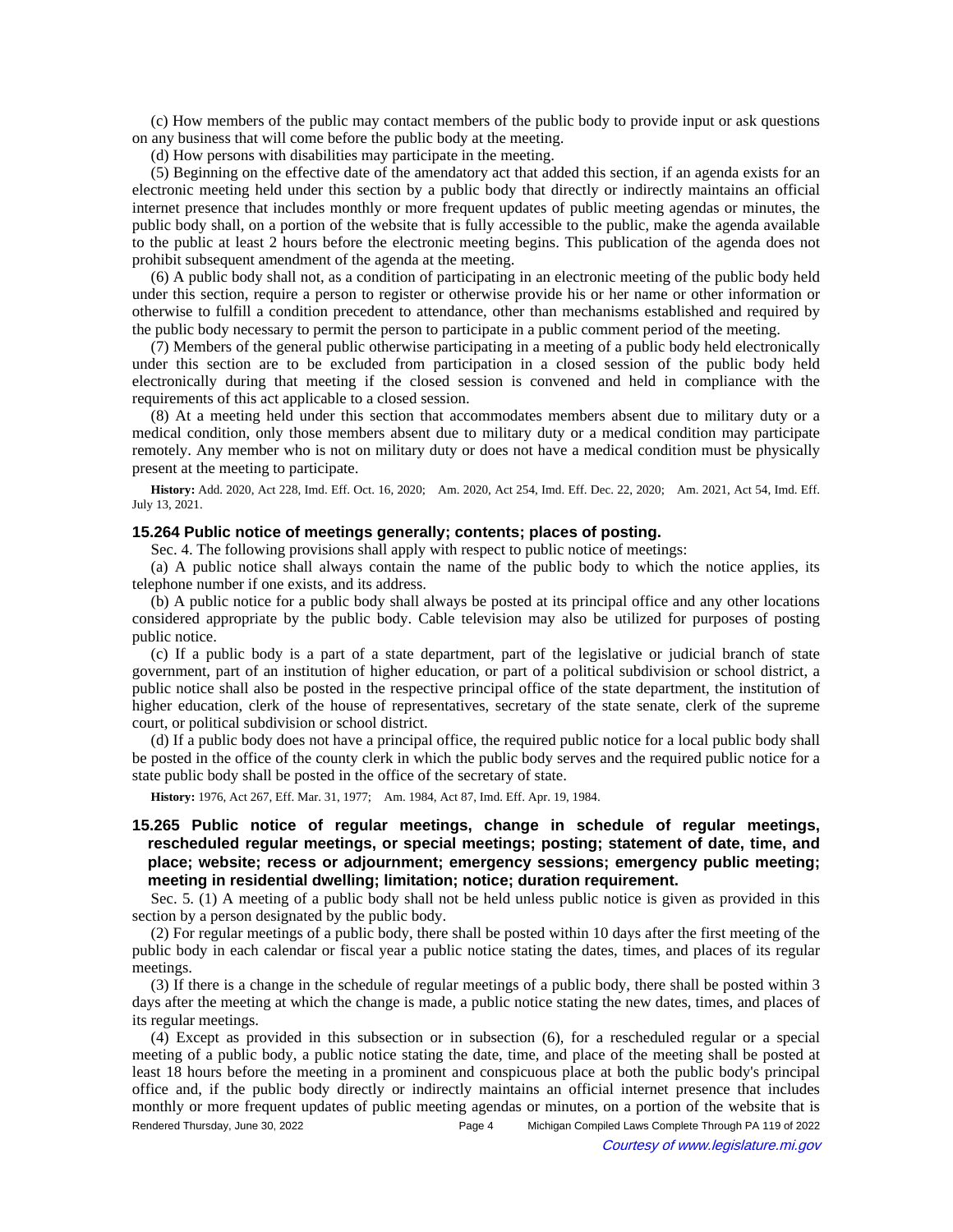fully accessible to the public. The public notice on the website shall be included on either the homepage or on a separate webpage dedicated to public notices for nonregularly scheduled public meetings and accessible via a prominent and conspicuous link on the website's homepage that clearly describes its purpose for public notification of those nonregularly scheduled public meetings. The requirement of 18-hour notice does not apply to special meetings of subcommittees of a public body or conference committees of the state legislature. A conference committee shall give a 6-hour notice. A second conference committee shall give a 1-hour notice. Notice of a conference committee meeting shall include written notice to each member of the conference committee and the majority and minority leader of each house indicating time and place of the meeting.

(5) A meeting of a public body that is recessed for more than 36 hours shall be reconvened only after public notice that is equivalent to that required under subsection (4) has been posted. If either house of the state legislature is adjourned or recessed for less than 18 hours, the notice provisions of subsection (4) are not applicable. Nothing in this section bars a public body from meeting in emergency session in the event of a severe and imminent threat to the health, safety, or welfare of the public when 2/3 of the members serving on the body decide that delay would be detrimental to efforts to lessen or respond to the threat. However, if a public body holds an emergency public meeting that does not comply with the 18-hour posted notice requirement, it shall make paper copies of the public notice for the emergency meeting available to the public at that meeting. The notice shall include an explanation of the reasons that the public body cannot comply with the 18-hour posted notice requirement. The explanation shall be specific to the circumstances that necessitated the emergency public meeting, and the use of generalized explanations such as "an imminent threat to the health of the public" or "a danger to public welfare and safety" does not meet the explanation requirements of this subsection. If the public body directly or indirectly maintains an official internet presence that includes monthly or more frequent updates of public meeting agendas or minutes, it shall post the public notice of the emergency meeting and its explanation on its website in the manner described for an internet posting in subsection (4). Within 48 hours after the emergency public meeting, the public body shall send official correspondence to the board of county commissioners of the county in which the public body is principally located, informing the commission that an emergency public meeting with less than 18 hours' public notice has taken place. The correspondence shall also include the public notice of the meeting with explanation and shall be sent by either the United States postal service or electronic mail. Compliance with the notice requirements for emergency meetings in this subsection does not create, and shall not be construed to create, a legal basis or defense for failure to comply with other provisions of this act and does not relieve the public body from the duty to comply with any provision of this act.

(6) A meeting of a public body may only take place in a residential dwelling if a nonresidential building within the boundary of the local governmental unit or school system is not available without cost to the public body. For a meeting of a public body that is held in a residential dwelling, notice of the meeting shall be published as a display advertisement in a newspaper of general circulation in the city or township in which the meeting is to be held. The notice shall be published not less than 2 days before the day on which the meeting is held, and shall state the date, time, and place of the meeting. The notice shall be at the bottom of the display advertisement, set off in a conspicuous manner, and include the following language: "This meeting is open to all members of the public under Michigan's open meetings act".

(7) A durational requirement for posting a public notice of a meeting under this act is the time that the notice is required to be accessible to the public.

History: 1976, Act 267, Eff. Mar. 31, 1977;--Am. 1978, Act 256, Imd. Eff. June 21, 1978;--Am. 1982, Act 134, Imd. Eff. Apr. 22, 1982; Am. 1984, Act 167, Imd. Eff. June 29, 1984; Am. 2012, Act 528, Imd. Eff. Dec. 28, 2012.

### **15.266 Providing copies of public notice on written request; fee.**

Sec. 6. (1) Upon the written request of an individual, organization, firm, or corporation, and upon the requesting party's payment of a yearly fee of not more than the reasonable estimated cost for printing and postage of such notices, a public body shall send to the requesting party by first class mail a copy of any notice required to be posted pursuant to section 5(2) to (5).

(2) Upon written request, a public body, at the same time a public notice of a meeting is posted pursuant to section 5, shall provide a copy of the public notice of that meeting to any newspaper published in the state and to any radio and television station located in the state, free of charge.

**History:** 1976, Act 267, Eff. Mar. 31, 1977.

## **15.267 Closed sessions; roll call vote; separate set of minutes.**

Sec. 7. (1) A 2/3 roll call vote of members elected or appointed and serving is required to call a closed session, except for the closed sessions permitted under section  $8(a)$ ,  $(b)$ ,  $(c)$ ,  $(g)$ ,  $(i)$ , and  $(i)$ . The roll call vote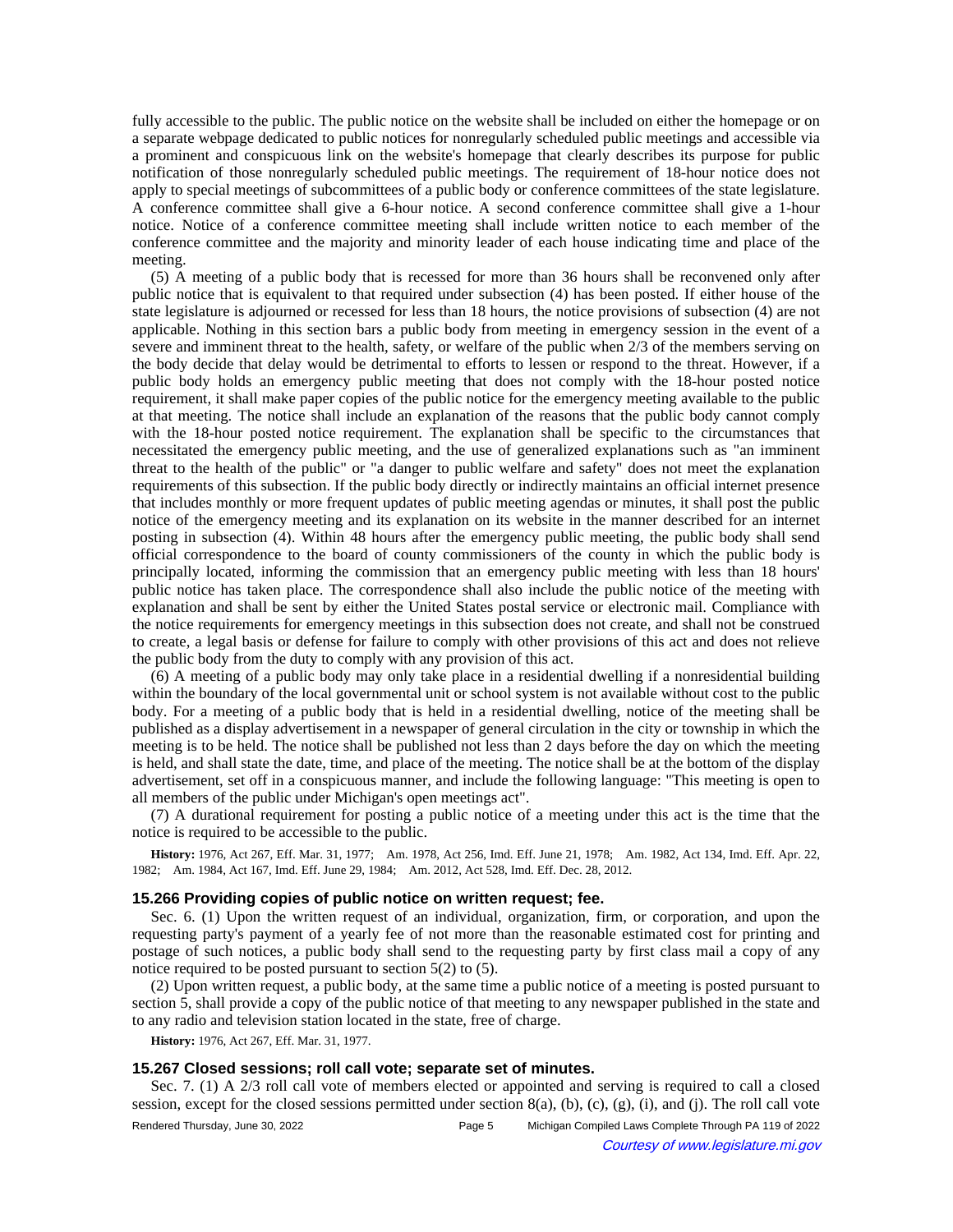and the purpose or purposes for calling the closed session shall be entered into the minutes of the meeting at which the vote is taken.

(2) A separate set of minutes shall be taken by the clerk or the designated secretary of the public body at the closed session. These minutes shall be retained by the clerk of the public body, are not available to the public, and shall only be disclosed if required by a civil action filed under section 10, 11, or 13. These minutes may be destroyed 1 year and 1 day after approval of the minutes of the regular meeting at which the closed session was approved.

History: 1976, Act 267, Eff. Mar. 31, 1977;—Am. 1993, Act 81, Eff. Apr. 1, 1994;—Am. 1996, Act 464, Imd. Eff. Dec. 26, 1996.

### **15.268 Closed sessions; permissible purposes; applicability to independent citizens redistricting commission.**

Sec. 8. (1) Except as otherwise provided in subsection (2), a public body may meet in a closed session only for the following purposes:

(a) To consider the dismissal, suspension, or disciplining of, or to hear complaints or charges brought against, or to consider a periodic personnel evaluation of, a public officer, employee, staff member, or individual agent, if the named individual requests a closed hearing. An individual requesting a closed hearing may rescind the request at any time, in which case the matter at issue must be considered after the rescission only in open sessions.

(b) To consider the dismissal, suspension, or disciplining of a student if the public body is part of the school district, intermediate school district, or institution of higher education that the student is attending, and if the student or the student's parent or guardian requests a closed hearing.

(c) For strategy and negotiation sessions connected with the negotiation of a collective bargaining agreement if either negotiating party requests a closed hearing.

(d) To consider the purchase or lease of real property up to the time an option to purchase or lease that real property is obtained.

(e) To consult with its attorney regarding trial or settlement strategy in connection with specific pending litigation, but only if an open meeting would have a detrimental financial effect on the litigating or settlement position of the public body.

(f) To review and consider the contents of an application for employment or appointment to a public office if the candidate requests that the application remain confidential. However, except as otherwise provided in this subdivision, all interviews by a public body for employment or appointment to a public office must be held in an open meeting pursuant to this act. This subdivision does not apply to a public office described in subdivision (j).

(g) Partisan caucuses of members of the state legislature.

(h) To consider material exempt from discussion or disclosure by state or federal statute.

(i) For a compliance conference conducted under section 16231 of the public health code, 1978 PA 368, MCL 333.16231, before a complaint is issued.

(j) In the process of searching for and selecting a president of an institution of higher education established under section 4, 5, or 6 of article VIII of the state constitution of 1963, to review the specific contents of an application, to conduct an interview with a candidate, or to discuss the specific qualifications of a candidate if the particular process of searching for and selecting a president of an institution of higher education meets all of the following requirements:

(*i*) The search committee in the process, appointed by the governing board, consists of at least 1 student of the institution, 1 faculty member of the institution, 1 administrator of the institution, 1 alumnus of the institution, and 1 representative of the general public. The search committee also may include 1 or more members of the governing board of the institution, but the number does not constitute a quorum of the governing board. However, the search committee must not be constituted in such a way that any 1 of the groups described in this subparagraph constitutes a majority of the search committee.

(*ii*) After the search committee recommends the 5 final candidates, the governing board does not take a vote on a final selection for the president until at least 30 days after the 5 final candidates have been publicly identified by the search committee.

(*iii*) The deliberations and vote of the governing board of the institution on selecting the president take place in an open session of the governing board.

(k) For a school board to consider security planning to address existing threats or prevent potential threats to the safety of the students and staff. As used in this subdivision, "school board" means any of the following:

(*i*) That term as defined in section 3 of the revised school code, 1976 PA 451, MCL 380.3.

(*ii*) An intermediate school board as that term is defined in section 4 of the revised school code, 1976 PA 451, MCL 380.4.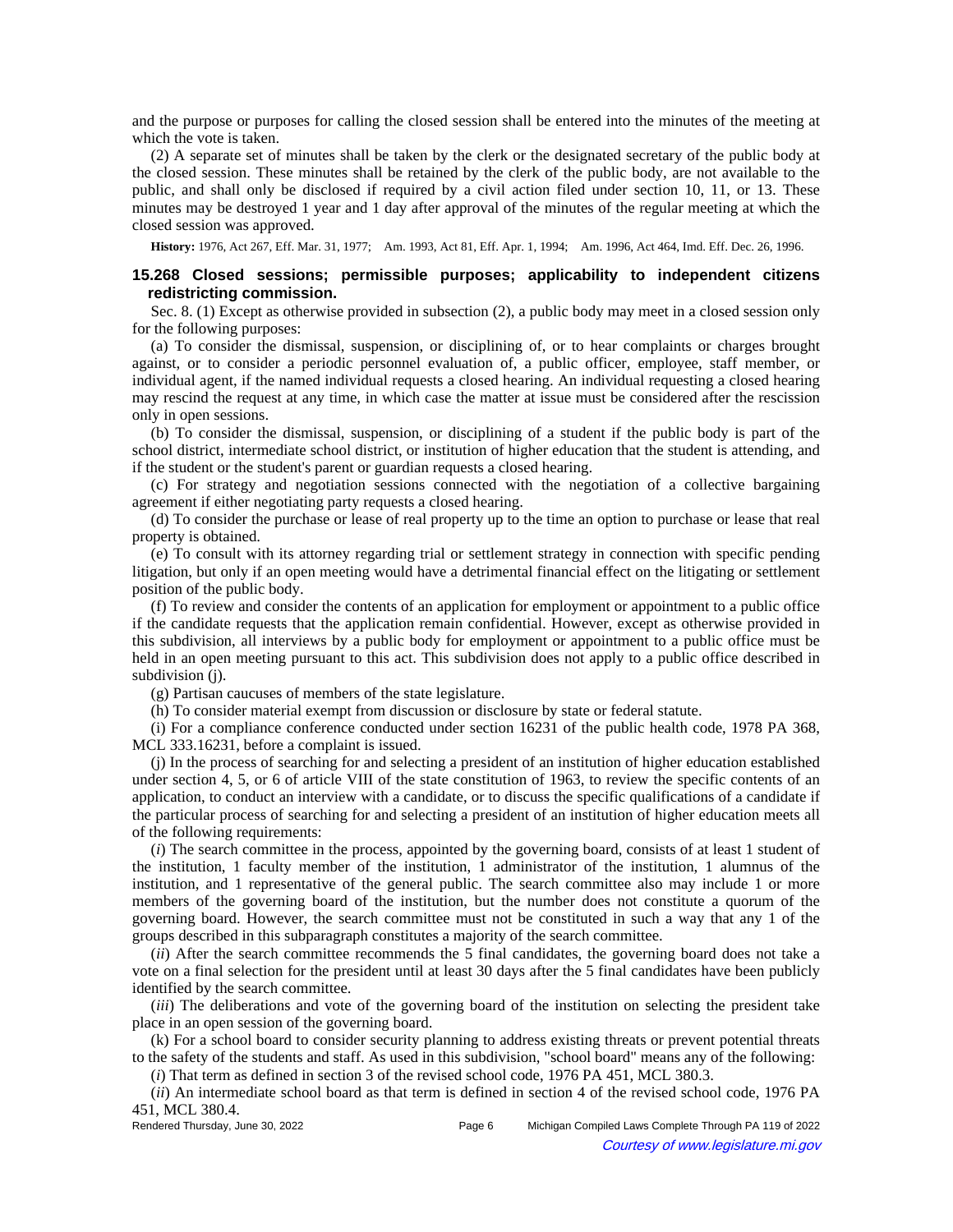(*iii*) A board of directors of a public school academy as described in section 502 of the revised school code, 1976 PA 451, MCL 380.502.

(*iv*) The local governing board of a public community or junior college as described in section 7 of article VIII of the state constitution of 1963.

(*l*) For a county veteran services committee to interview a veteran or a veteran's spouse or dependent regarding that individual's application for benefits or financial assistance and discuss that individual's application for benefits or financial assistance, if the applicant requests a closed hearing. This subdivision does not apply to a county veteran services committee voting on whether to grant or deny an individual's application for benefits or financial assistance. As used in this subdivision, "county veteran services committee" means a committee created by a county board of commissioners under section 1 of 1953 PA 192, MCL 35.621, or a soldiers' relief commission created under section 2 of 1899 PA 214, MCL 35.22.

(2) This act does not permit the independent citizens redistricting commission to meet in closed session for any purpose. As used in this subsection, "independent citizens redistricting commission" means the independent citizens redistricting commission for state legislative and congressional districts created in section 6 of article IV of the state constitution of 1963.

History: 1976, Act 267, Eff. Mar. 31, 1977;--Am. 1984, Act 202, Imd. Eff. July 3, 1984;--Am. 1993, Act 81, Eff. Apr. 1, 1994;--Am. 1996, Act 464, Imd. Eff. Dec. 26, 1996;—Am. 2018, Act 467, Eff. Mar. 27, 2019;—Am. 2021, Act 31, Imd. Eff. June 24, 2021;— Am. 2021, Act 166, Imd. Eff. Dec. 27, 2021.

**Compiler's note:** Enacting section 1 of Act 166 of 2021 provides:

"Enacting section 1. This amendatory act is intended to clarify that the independent citizens redistricting commission for state legislative and congressional districts, since its establishment under section 6 of article IV of the state constitution of 1963, has been required to conduct all of its business at open meetings, without exception and in a manner that invites wide public participation throughout this state, as provided in section 6(10) of article IV of the state constitution of 1963, and that the commission continues to be subject to this unqualified open meetings requirement."

#### **15.269 Minutes.**

Sec. 9. (1) Each public body shall keep minutes of each meeting showing the date, time, place, members present, members absent, any decisions made at a meeting open to the public, and the purpose or purposes for which a closed session is held. The minutes shall include all roll call votes taken at the meeting. The public body shall make any corrections in the minutes at the next meeting after the meeting to which the minutes refer. The public body shall make corrected minutes available at or before the next subsequent meeting after correction. The corrected minutes shall show both the original entry and the correction.

(2) Minutes are public records open to public inspection, and a public body shall make the minutes available at the address designated on posted public notices pursuant to section 4. The public body shall make copies of the minutes available to the public at the reasonable estimated cost for printing and copying.

(3) A public body shall make proposed minutes available for public inspection within 8 business days after the meeting to which the minutes refer. The public body shall make approved minutes available for public inspection within 5 business days after the meeting at which the minutes are approved by the public body.

(4) A public body shall not include in or with its minutes any personally identifiable information that, if released, would prevent the public body from complying with section 444 of subpart 4 of part C of the general education provisions act, 20 USC 1232g, commonly referred to as the family educational rights and privacy act of 1974.

**History:** 1976, Act 267, Eff. Mar. 31, 1977;—Am. 1982, Act 130, Imd. Eff. Apr. 20, 1982;—Am. 2004, Act 305, Imd. Eff. Aug. 11, 2004.

*\*\*\*\*\* 15.269a.added THIS ADDED SECTION IS EFFECTIVE 91 DAYS AFTER ADJOURNMENT OF THE 2022 REGULAR SESSION SINE DIE \*\*\*\*\** 

## **15.269a.added Sound recordings of public meetings.**

Sec. 9a. (1) Every meeting of a public body that is a state licensing board, state commission panel, or state rule-making board, except a meeting or part of a meeting held in closed session, must be recorded in a manner that allows for the capture of sound, including, without limitation, in any of the following formats:

(a) A sound-only recording.

(b) A video recording with sound and picture.

(c) A digital or analog broadcast capable of being recorded.

(2) A recording required under subsection (1) must be maintained for a minimum of 1 year from the date of the meeting in a format that can be reproduced upon a request under the freedom of information act, 1976 PA 442, MCL 15.231 to 15.246.

**History:** Add. 2022, Act 63, Eff. (sine die).

Rendered Thursday, June 30, 2022 **Page 7** Michigan Compiled Laws Complete Through PA 119 of 2022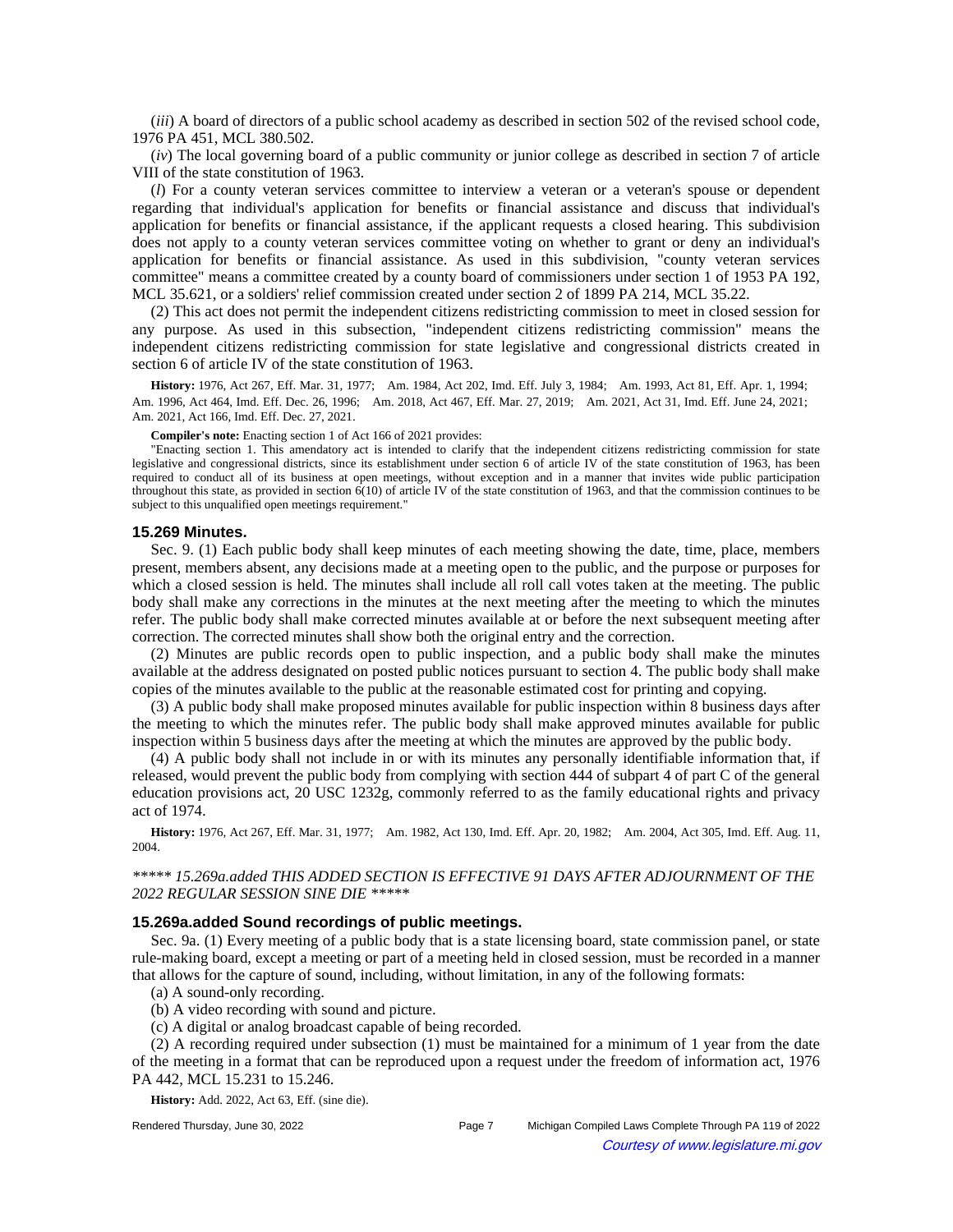## **15.270 Decisions of public body; presumption; civil action to invalidate; jurisdiction; venue; reenactment of disputed decision.**

Sec. 10. (1) Decisions of a public body shall be presumed to have been adopted in compliance with the requirements of this act. The attorney general, the prosecuting attorney of the county in which the public body serves, or any person may commence a civil action in the circuit court to challenge the validity of a decision of a public body made in violation of this act.

(2) A decision made by a public body may be invalidated if the public body has not complied with the requirements of section  $3(1)$ ,  $(2)$ , and  $(3)$  in making the decision or if failure to give notice in accordance with section 5 has interfered with substantial compliance with section  $3(1)$ ,  $(2)$ , and  $(3)$  and the court finds that the noncompliance or failure has impaired the rights of the public under this act.

(3) The circuit court shall not have jurisdiction to invalidate a decision of a public body for a violation of this act unless an action is commenced pursuant to this section within the following specified period of time:

(a) Within 60 days after the approved minutes are made available to the public by the public body except as otherwise provided in subdivision (b).

(b) If the decision involves the approval of contracts, the receipt or acceptance of bids, the making of assessments, the procedures pertaining to the issuance of bonds or other evidences of indebtedness, or the submission of a borrowing proposal to the electors, within 30 days after the approved minutes are made available to the public pursuant to that decision.

(4) Venue for an action under this section shall be any county in which a local public body serves or, if the decision of a state public body is at issue, in Ingham county.

(5) In any case where an action has been initiated to invalidate a decision of a public body on the ground that it was not taken in conformity with the requirements of this act, the public body may, without being deemed to make any admission contrary to its interest, reenact the disputed decision in conformity with this act. A decision reenacted in this manner shall be effective from the date of reenactment and shall not be declared invalid by reason of a deficiency in the procedure used for its initial enactment.

**History:** 1976, Act 267, Eff. Mar. 31, 1977.

## **15.271 Civil action to compel compliance or enjoin noncompliance; commencement; venue; security not required; commencement of action for mandamus; court costs and attorney fees.**

Sec. 11. (1) If a public body is not complying with this act, the attorney general, prosecuting attorney of the county in which the public body serves, or a person may commence a civil action to compel compliance or to enjoin further noncompliance with this act.

(2) An action for injunctive relief against a local public body shall be commenced in the circuit court, and venue is proper in any county in which the public body serves. An action for an injunction against a state public body shall be commenced in the circuit court and venue is proper in any county in which the public body has its principal office, or in Ingham county. If a person commences an action for injunctive relief, that person shall not be required to post security as a condition for obtaining a preliminary injunction or a temporary restraining order.

(3) An action for mandamus against a public body under this act shall be commenced in the court of appeals.

(4) If a public body is not complying with this act, and a person commences a civil action against the public body for injunctive relief to compel compliance or to enjoin further noncompliance with the act and succeeds in obtaining relief in the action, the person shall recover court costs and actual attorney fees for the action.

**History:** 1976, Act 267, Eff. Mar. 31, 1977.

### **15.272 Violation as misdemeanor; penalty.**

Sec. 12. (1) A public official who intentionally violates this act is guilty of a misdemeanor punishable by a fine of not more than \$1,000.00.

(2) A public official who is convicted of intentionally violating a provision of this act for a second time within the same term shall be guilty of a misdemeanor and shall be fined not more than \$2,000.00, or imprisoned for not more than 1 year, or both.

**History:** 1976, Act 267, Eff. Mar. 31, 1977.

### **15.273 Violation; liability.**

Sec. 13. (1) A public official who intentionally violates this act shall be personally liable in a civil action

Rendered Thursday, June 30, 2022 Page 8 Michigan Compiled Laws Complete Through PA 119 of 2022